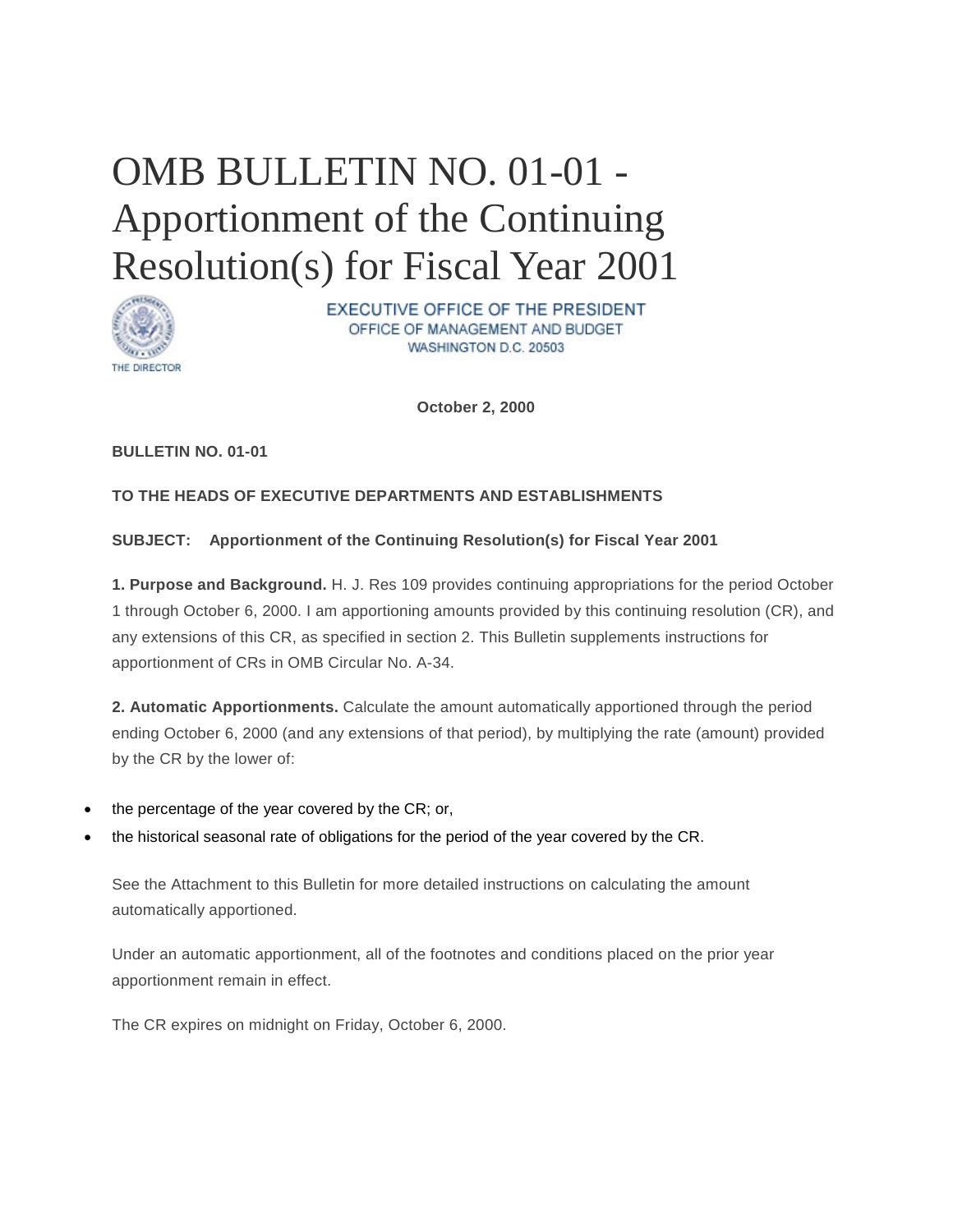**3. Written Apportionments.** If a program requires an amount different from the total amount automatically apportioned, you must request a written apportionment.

**Jacob J. Lew** *Director*

Attachment

### **Calculating the Automatic Apportionment**

Calculate the amount automatically apportioned through the period ending October 6, 2000 (and any extensions of that period) by multiplying the **rate (amount) provided by the CR** by the lower of:

- the **percentage of the year** covered by the CR, or
- the **historical seasonal rate** of obligations for the period of the year covered by the CR.

1. **What is the rate (amount) provided by the CR?** The rate (amount) provided by the CR could be one of the following *annual* amounts:

- the *current rate*, calculated as follows:
- $\circ$  take the net amount enacted in FY 2000, i.e., add any supplemental appropriations and subtract any rescissions; and
- o add the unobligated balance carried forward to FY 2000 (if any);
- the amount in the President's *budget request*; or
- the rate of operations *not exceeding the current rate*, calculated as follows:
- o take the net amount enacted in FY 2000, i.e., add any supplemental appropriations and subtract any rescissions;
- o add the unobligated balance carried forward to FY 2000 (if any), and
- o subtract the unobligated balance at the end of FY 2000 (if any).
	- 2. **Which of the annual amounts do I use?**